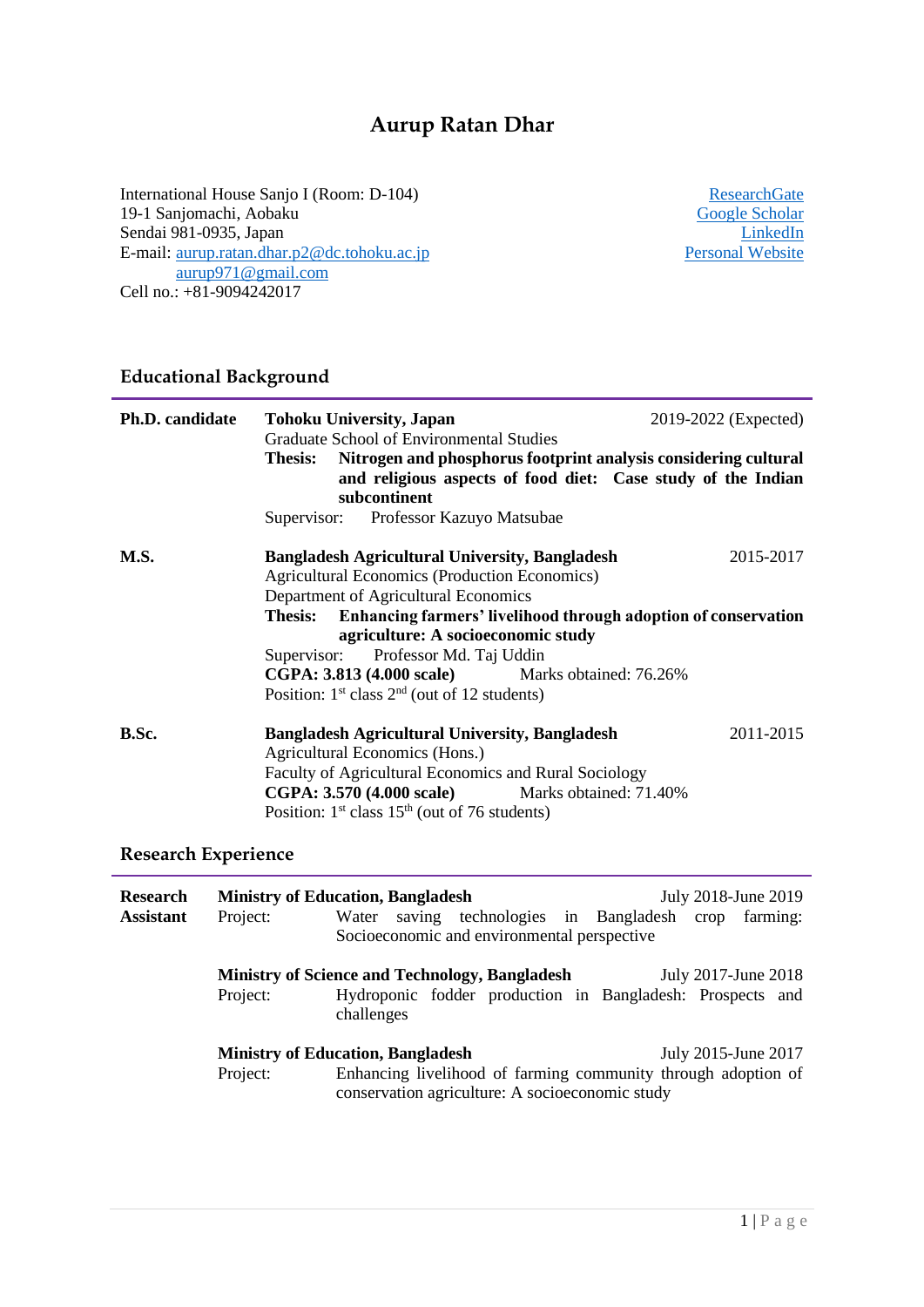## **Publications**

#### **From Ph.D.:**

**Dhar, A.R.,** Oita, A. and Matsubae, K. 2021. The effect of religious dietary cultures on food nitrogen and phosphorus footprints: A case study of India. *Nutrients*, 13(6): 1926.

**Dhar, A.R.,** Oita, A. and Matsubae, K. 2021. Food nitrogen footprint of the Indian subcontinent towards 2050: Scenarios on increase in nitrogen use efficiency and adoption of EAT-Lancet reference diet. (under preparation).

**Dhar, A.R.,** Wirasenjaya, F., Oita, A., Katagiri, K. and Matsubae, K. 2021. Nitrogen and phosphorus footprints of food in South Asia. In: *Handbook of Nitrogen and Phosphorus Footprint***,** Springer-Nature (under preparation).

## **From M.Sc.:**

**Dhar, A.R.,** Islam, M.M., Jannat, A. and Ahmed, J.U. 2018. Adoption prospects and implication problems of practicing conservation agriculture in Bangladesh: A socioeconomic diagnosis. *Soil & Tillage Research*, 176: 77-84.

Uddin, M.T. and **Dhar, A.R.** 2016. Conservation agriculture practice and its impact on farmer's livelihood status in Bangladesh. *SAARC Journal of Agriculture*, 14(1): 119-140.

Uddin, M.T., **Dhar, A.R.** and Islam, M.M. 2016. Adoption of conservation agriculture practice in Bangladesh: Impact on crop profitability and productivity. *Journal of the Bangladesh Agricultural University*, 14(1): 101-112.

#### **Additional publications from project works:**

**Dhar, A.R.,** Uddin, M.T. and Nielsen, M. 2021. Enhancing export potential of Pangasius and Tilapia through quality assurance and safety compliances: Case study of processing plants and exporters in Bangladesh. *Aquaculture*, 531: 735921.

Uddin, M.T. and **Dhar, A.R.** 2020. Assessing the impact of water-saving technologies on *Boro* rice farming in Bangladesh: Economic and environmental perspective. *Irrigation Science*, 38(2): 199-212.

**Dhar, A.R.,** Uddin, M.T. and Roy, M.K. 2020. Assessment of organic shrimp farming sustainability from economic and environmental viewpoints in Bangladesh. *Environmental Research*, 180: 108879.

Islam, M.M., Jannat, A., **Dhar, A.R.** and Ahamed, T. 2020. Factors determining conversion of agricultural land use in Bangladesh: Farmers' perceptions and perspectives of climate change. *GeoJournal*, 85: 343- 362.

Uddin, M.T., Goswami, A., Rahman, M.S. and **Dhar, A.R.** 2019. How can governance improve efficiency and effectiveness of value chains? An analysis of Pangas and Tilapia stakeholders in Bangladesh. *Aquaculture*, 510: 206-215.

Uddin, M.T., Rasel, M.H., **Dhar, A.R.**, Badiuzzaman and Hoque, M.S. 2019. Factors determining consumer preferences for Pangas and Tilapia fish in Bangladesh: Consumers' perception and consumption habit perspective. *Journal of Aquatic Food Product Technology*, 28(4): 438-449.

Uddin, M.T. and **Dhar, A.R.** 2018. Government input support on *Aus* rice production in Bangladesh: Impact on farmers' food security and poverty situation. *Agriculture & Food Security*, 7: 14.

**Dhar, A.R.,** Islam, M.M., Jannat, A. and Ahmed, J.U. 2018. Wetland agribusiness aspects and potential in Bangladesh. *Data in Brief*, 16: 617-621.

Uddin, M.T., Hossain, N. and **Dhar, A.R.** 2019. Business prospects and challenges in *Haor* areas of Bangladesh. *Journal of the Bangladesh Agricultural University*, 17(1): 65-72.

Uddin, M.T. and **Dhar, A.R.** 2018. Socioeconomic analysis of hydroponic fodder production in selected areas of Bangladesh: Prospects and challenges. *SAARC Journal of Agriculture*, 16(1): 233-247.